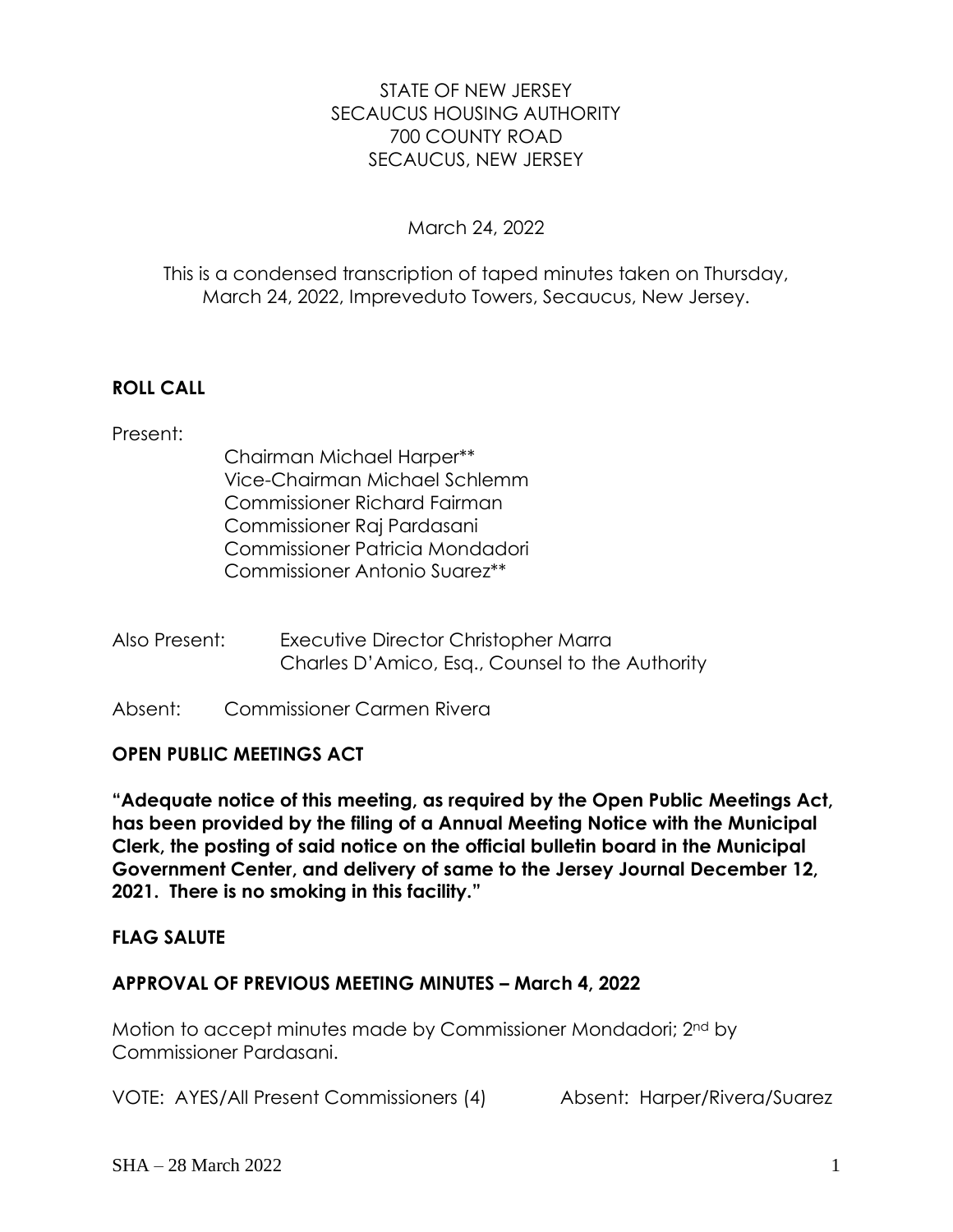## **PAYMENT OF CLAIMS – MARCH 2022**

Commissioner Schlemm asked about Apartment #406 @ The Elms repair and what is State Chemical? ED Marra said it had to do with kitchen cabinets including installation. State Chemical sells SHA specific cleaning products mixed with water that custodial company uses to clean building; also buy a service from them – fragrant service that's put in compactor room in different buildings so there is no call in middle of summer saying compactor room smells terrible.

Motion to approve payment of claims made by Commissioner Schlemm; 2nd by Commissioner Mondadori.

VOTE: AYES/All Present Commissioners (4) Absent: Harper/Rivera/Suarez

## **REMARKS OF CITIZENS – nothing at this time**

## FINANCE COMMITTEE

1. RESOLUTION #2022-14 – ADOPT BUDGET 4/1/2022

# **RESOLUTION 2022-14 2022 ADOPTED BUDGET RESOLUTION**

# **SECAUCUS HOUSING AUTHORITY**

## **FISCAL YEAR: FROM:** 4/1/2022 **TO:** 3/31/2023

WHEREAS, the Annual Budget and Capital Budget/Program for the Secaucus Housing Authority for the fiscal year beginning April 1, 2022 and ending, March 31, 2023 has been presented for adoption before the governing body of the Secaucus Housing Authority at its open public meeting of January 27, 2022; and

WHEREAS, the Annual Budget and Capital Budget as presented for adoption reflects each item of revenue and appropriation in the same amount and title as set forth in the introduced and approved budget, including all amendments thereto, if any, which have been approved by the Director of the Division of Local Government Services; and

WHEREAS, the Annual Budget as presented for adoption reflects Total Revenues of \$6,832,610 Total Appropriations, including any Accumulated Deficit, if any, of \$6,590,988 and Total Unrestricted Net Position utilized of \$0.00; and

WHEREAS, the Capital Budget as presented for adoption reflects Total Capital Appropriations of \$1,810,000 and Total Unrestricted Net Position planned to be utilized of \$60,000.00; and

NOW, THEREFORE BE IT RESOLVED, by the governing body of Secaucus Housing Authority, at an open public meeting held on March 24, 2022 that the Annual Budget and Capital Budget/Program of the Secaucus Housing Authority for the fiscal year beginning, 4/1/2022 and, ending, 3/31/2023 is hereby adopted and shall constitute appropriations for the purposes stated; and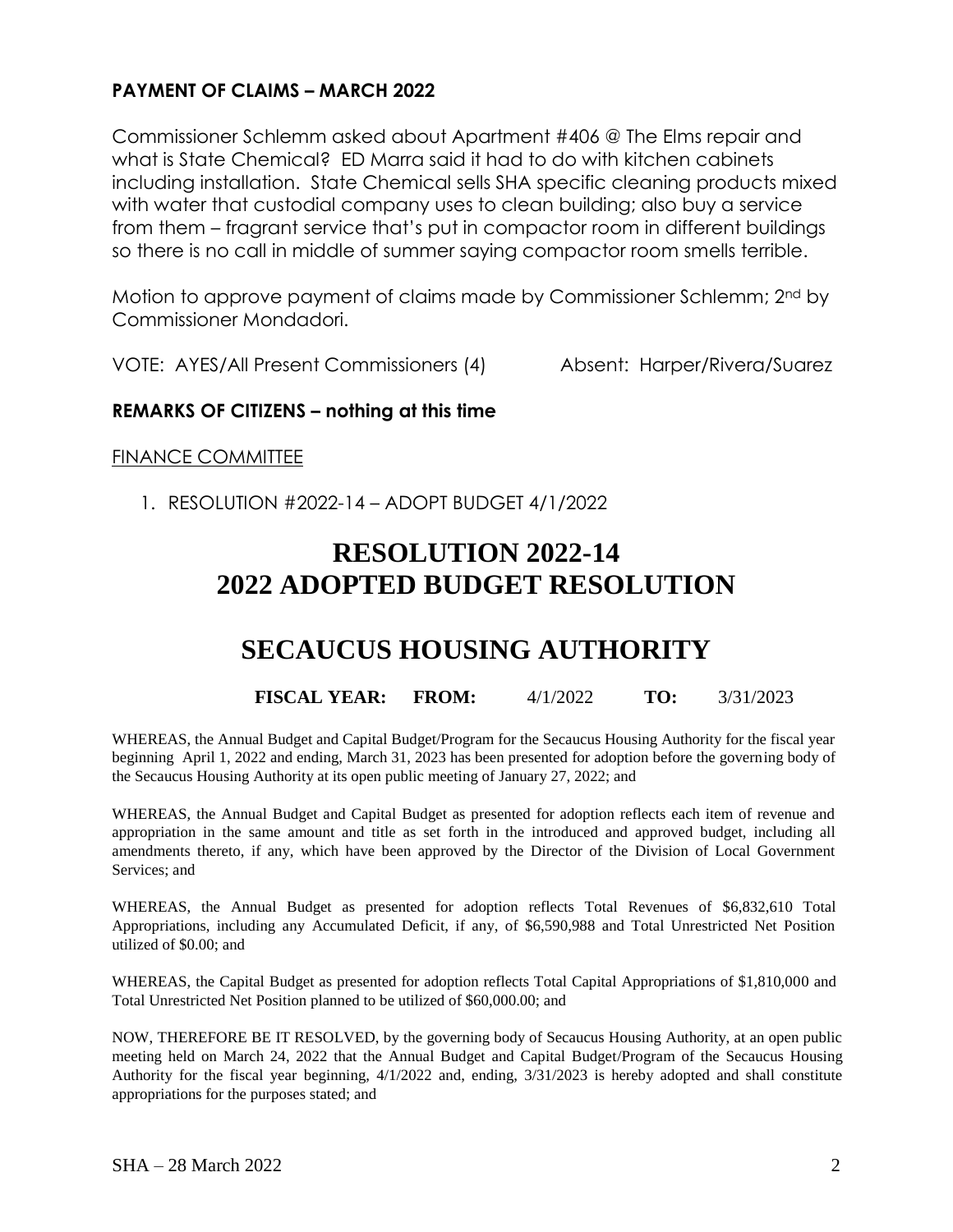BE IT FURTHER RESOLVED, that the Annual Budget and Capital Budget/Program as presented for adoption reflects each item of revenue and appropriation in the same amount and title as set forth in the introduced and approved budget, including all amendments thereto, if any, which have been approved by the Director of the Division of Local Government Services.

\_\_\_\_\_\_\_\_\_\_\_\_\_\_\_\_\_\_\_\_\_\_\_\_\_\_\_\_\_\_\_\_\_\_\_\_\_\_\_\_\_ \_\_\_\_\_\_\_\_\_\_\_\_\_\_\_\_\_\_ (Secretary's Signature) (Date)

State reviewed SHA budget as was submitted, approved it; sent back to SHA and Commissioners need to adopt; resolution sent back to them; budget has been adopted, including change to have Annual Replacement for Reserve increased to \$90,000. It is same Resolution with same numbers as when introduced.

Motion to approve made by Commissioner Mondadori; 2nd by Commissioner Schlemm.

VOTE: AYES/All Present Commissioners (4) Absent: Harper/Rivera/Suarez

Monthly account balances report through 2/28/2022 also included. By March 31st ED Marra will take money out of account having \$1,825,000 and put into Account #1 – as we basically paid for bathrooms with Operating; need to move money into there, which Commissioners Fairman and Pardasani talked to me about with financial statement. Commissioner Schlemm: Basically, taking from Reserves – putting it into Operations. Commissioner Fairman: On second chart – after Account #2, 3 and 4 – it has .85. Down below it has .3  $\textcircled{a}$  .85 – is it really 85 basis points or 8-1/2 basis points. ED Marra: Statement says 0.85. It was never lowered, whereas they did lower some other accounts to .40. Commissioner Fairman: If that is correct, that's a significant well-above market – good news. ED Marra: SHA has almost \$200,000 in TD Bank – money collected from laundry over many years. Eventually, we'll take some money out; might use money from there to pay for new Access Control System - \$30,000.

# **(7:10 P.M. – Chairman Harper and Commissioner Suarez joined the meeting.)**

Commissioner Fairman: Notes say ,085 -- ED Marra: It's a typo.

# PERSONNEL COMMITTEE

2. RESOLUTION #2022-15 – HIRING OF ANGIE OLIVEROS AS HOUSING CHOICE VOUCHER SPECIALIST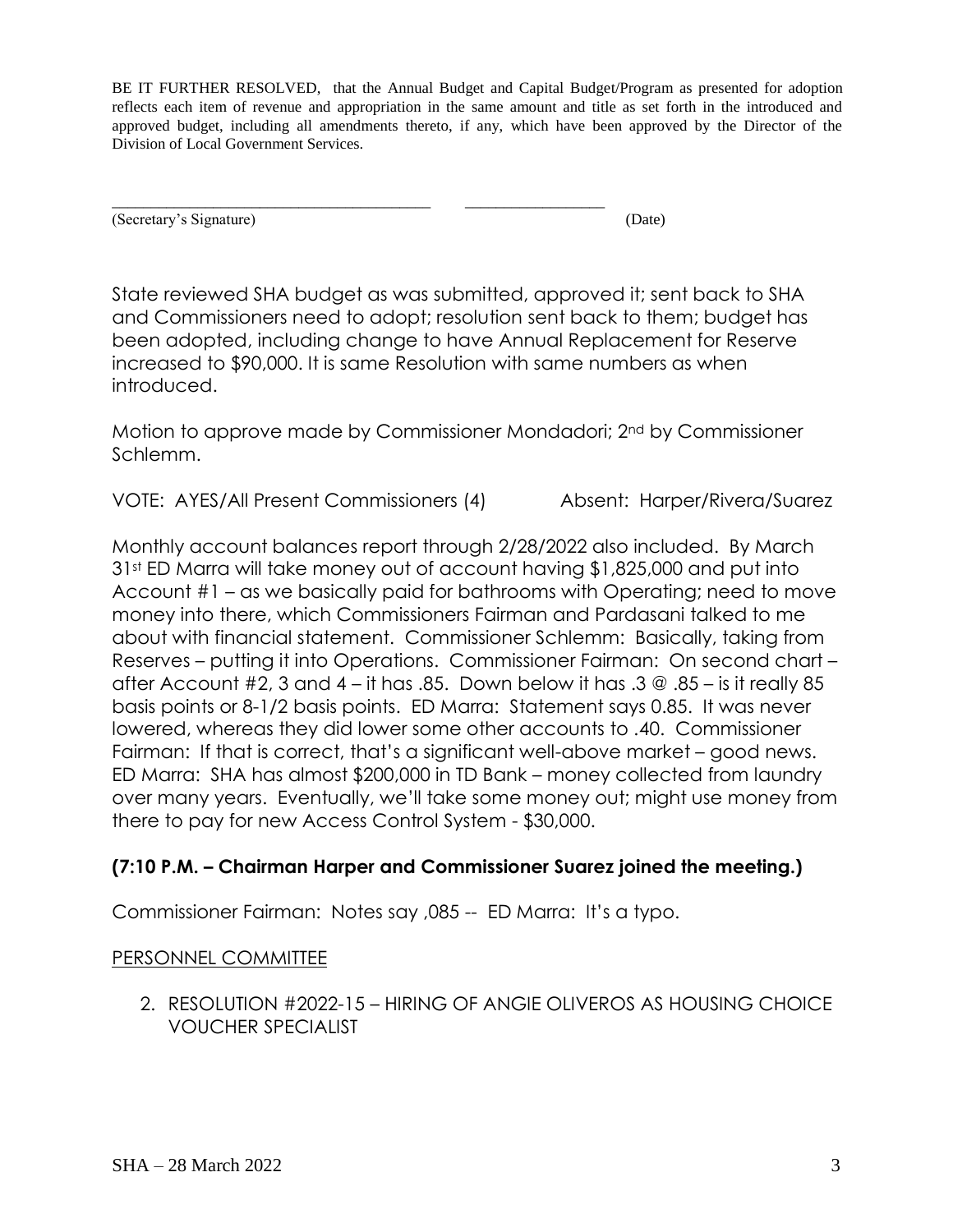#### **RESOLUTION #2022-15**

#### Hiring of Housing Choice Voucher Specialist

WHEREAS, the Housing Authority of the Town of Secaucus has seen its Housing Choice Voucher program grown 25% over the past eight years; and

WHEREAS, the Housing Authority of the Town of Secaucus just reassigned staff to take over management of the program; and

WHEREAS, it has been determined that the Housing Authority is in need of a Housing Choice Voucher Specialist for the program to fulfill the responsibilities outlined in the attached job description; and

WHEREAS, the Housing Authority had Angie Oliveros work for the Authority has an intern for 7 weeks; and

WHEREAS, the Executive Director has recommended to the full Board of Commissioners that the Authority hire Ms. Oliveros as a full time employee; NOW THEREFORE

BE IT RESOLVED, by Board of Commissioners of the Housing Authority of the Town of Secaucus that Angie Oliveros will be offered the position of Housing Choice Voucher Specialist; and

BE IT FURTHER RESOLVED that the starting salary for this position be \$35,000 based upon a probationary period of six months.

Commissioners met Angie Oliveros at The Elms last month.

Motion to approve made by Chairman Harper; 2<sup>nd</sup> by Commissioner Suarez.

VOTE: AYES/All Present Commissioners (6) Absent: Rivera

3. RESOLUTION #2022-16 – HIRING OF ADAM QUINONES MAINTENANCE **TECHNICIAN** 

Adam begins work at SHA next Monday, March 28<sup>th</sup>; been through his physical, drug test; have called all his references; took notes on it – a previous supervisor, supervisor from current job but not direct supervisor and person he works with. Adam is very excited and super interested. Chairman Harper: Adam was nice, young gentleman; hope he's part of SHA for a long time. Angie has been with SHA for a while, and welcome her onboard. Commissioner Mondadori: Adam is replacing Jose, correct?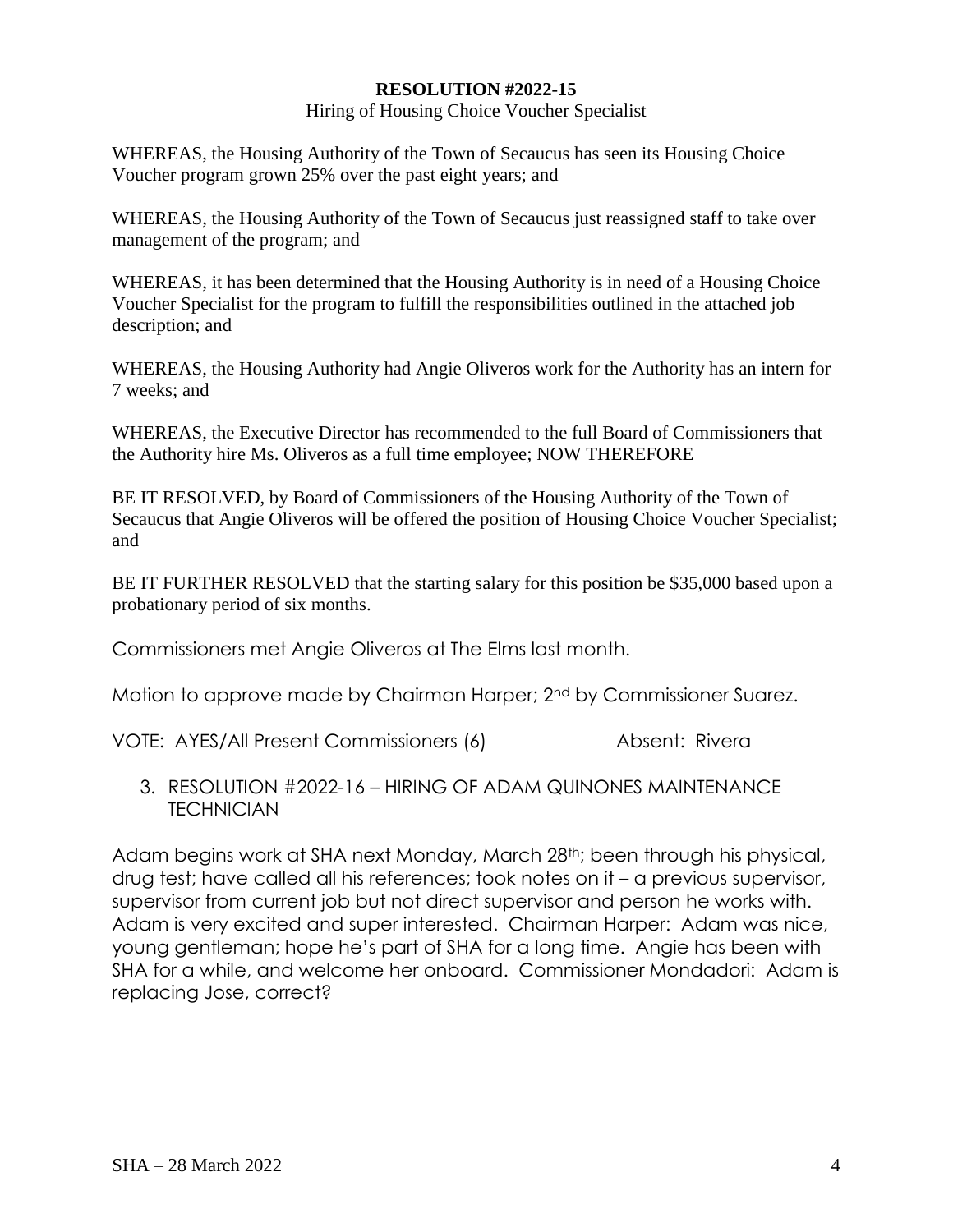#### **Resolution #2022-16 Hiring of Maintenance Technician**

WHEREAS, the Housing Authority is in need of a Maintenance Technician to fulfill the maintenance duties and responsibilities to keep the Authority's buildings orderly and in good repair; and

WHEREAS, the Housing Authority advertised for this position and received two resumes; and

WHEREAS, the Personnel Committee interviewed two candidates; NOW THEREFORE

BE IT RESOLVED, by Board of Commissioners of the Housing Authority of the Town of Secaucus that Adam Quinones will be offered the position of Maintenance Technician; and

BE IT FURTHER RESOLVED that the starting salary for this position be \$40,000 based upon a probationary period of six months.

Motion to approve made by Chairman Harper; 2nd by Commissioner Schlemm.

VOTE: AYES/All Present Commissioners (6) Absent: Rivera

COLLECTIVE BARGAINING AGREEMENT – Have not met in a long time; at conclusion of tonight's meeting, there will be a closed session to discuss Collective Bargaining Agreement, as ED Marra learned some information today.

UPDATE TO EMPLOYEE HANDBOOK – 1/3 of SHA Staff has been turned over in last six months – 3 new people, 9-10 total staff – ED Marra updating Employee Handbook, provided to SHA by JIF. First one created in 2014; there's a Procedures and Policy Manual also. One new document will be created and shared at April meeting; hopefully adopted at April meeting. ED Marra spoke with JIF and Sandra Lopez, Human Resources, Secaucus – issuing a memo on Monday about our employees going online between today and April 4<sup>th</sup> to New Jersey MEL – training arm of JIF for municipalities, housing authorities, school boards, etc. and they are required to take 3 online classes; printing out certificate at conclusion. SHA had same staff for 8-9 years – handbook was not referred to ever; taking training 5 years ago on sexual harassment – they are taking 3 classes right now, which Sandra Lopez recommended.

# POLICY COMMITTEE

No memorandum right now, but SHA will adopt Admin Plan at April 28<sup>th</sup> meeting. Notice in newspaper, located also on front page of SHA web site, 30-day comment period, so people can download and comment on it; then adopt on 4/28.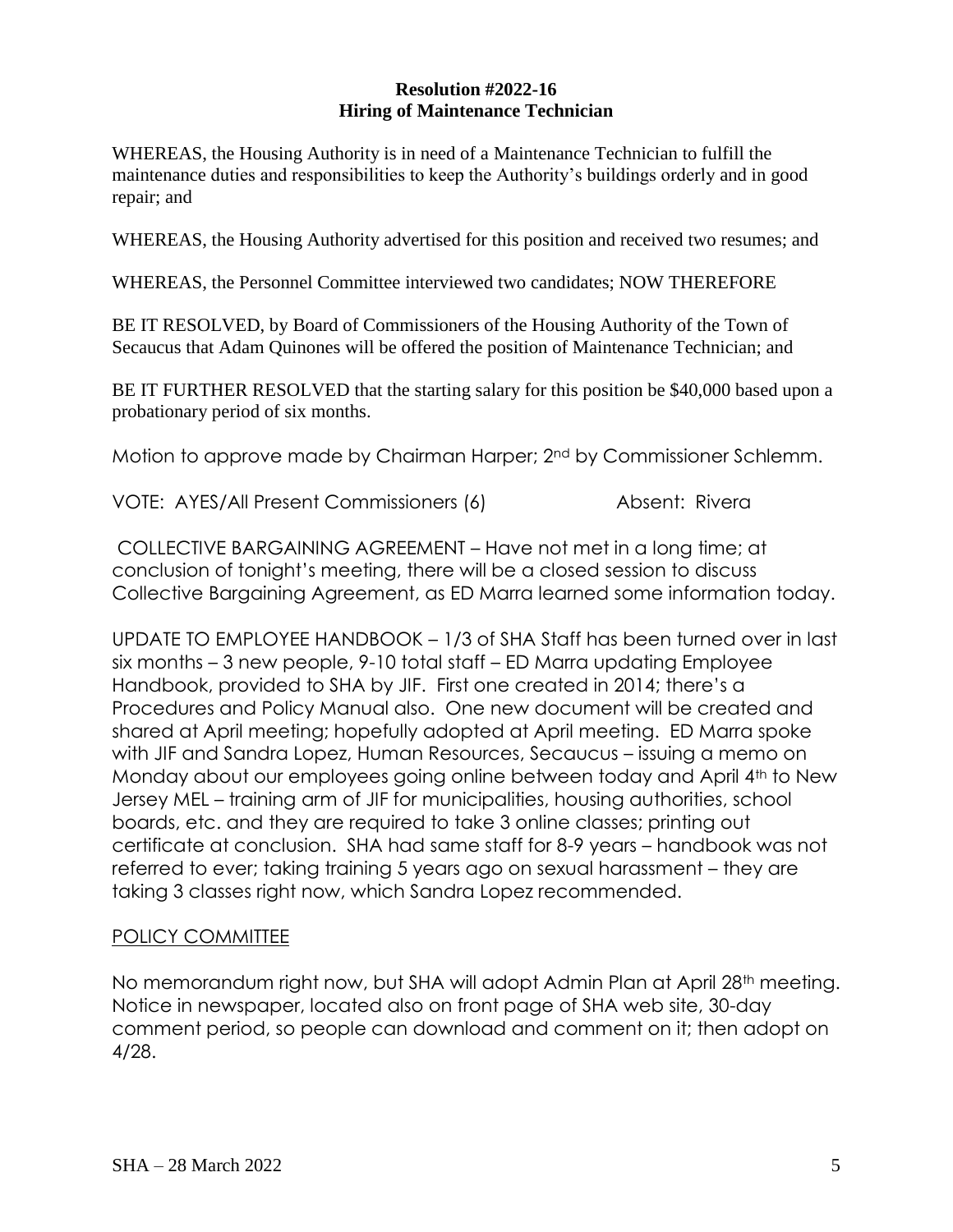## BUILDING & GROUNDS

SHA just signed contract with Main Access Systems for installation of new controlled access system. It will require all employees, Commissioners, residents to get new access control cards. Software for system will be updated and some minor equipment. Wiring and actual hard readers will remain. One main reason for updating is that other companies' software expired and there was no update to it. This company installing it, will have service contract with us and they will take care of it for next several years until it needs updating again. Probably in last week of April, they will be able to install new system.

4. RESOLUTION #2022-17 – AWARD OF CONTRACT TO EXCEL ELEVATOR & **ESCALATOR** 

Copamontebono sent letter of recommendation to ED Marra – SHA put out bid for project; pre-construction meeting and 4 companies showed up. No one bid on project. SHA puts out another bid; no one shows up for pre-construction meeting. Excel, who attended first one, submits a bid, not in compliance, according to N.J. Public Procurement Law as they didn't insert a document about conditions – unacceptable. Excel is based in Secaucus, merging with a company named Phase Three; have done public work before; have their offices down by old Hilton Hotel, Harmon Plaza. In their letter, there was adjustment for steel work that needs to be done at top of elevator shaft. We now have \$33,000 service contract, which is not part of bid; total amount of bid includes \$40,000 allowance; they will also upgrade cab. When they are doing this work, Excel is in charge of elevator – fixing one/maintaining one. When it's over, SHA gets a 1 year under warranty for service & parts. For next 3 years, balance is \$33,000 or \$11,000/year. We will see if they respond to our bid document for just servicing all elevators; normally, no one responds to that except Thyssen.

Commissioner Fairman: Why no interest in two earlier requests? ED Marra: No feedback from anyone on why no interest. At first meeting in original documentation, companies had 180 days to complete job from time of Notice to Proceed. 4 contractors in audience and all said **impossible.** They needed 300 days. Architect wrote what might be normal amount of time – 6 months to complete job. They wrote now it would take 6 months to get equipment. Elevators at The Elms was 180 day job. What was done in first bid was issue an addendum stating they'd have 300 days to complete job from time of Notice to Proceed. All okay with that, but no bids. Copamontebono has hired elevator consultant on this job; outreaching to contractors. No real evidence, but possibly supply side is part of it. Even if we award this contract tonight, **elevators won't be worked on until Thanksgiving –** Elevator 1 will be down/only having Elevator 2 – fix #1 then when done -- #2 down. It will take that long to get equipment. Commissioner Fairman: Did architects give any advice as to how to change proposal and request in order to broaden acceptability of bid on market? ED Marra: Other than changing days, no, because a company like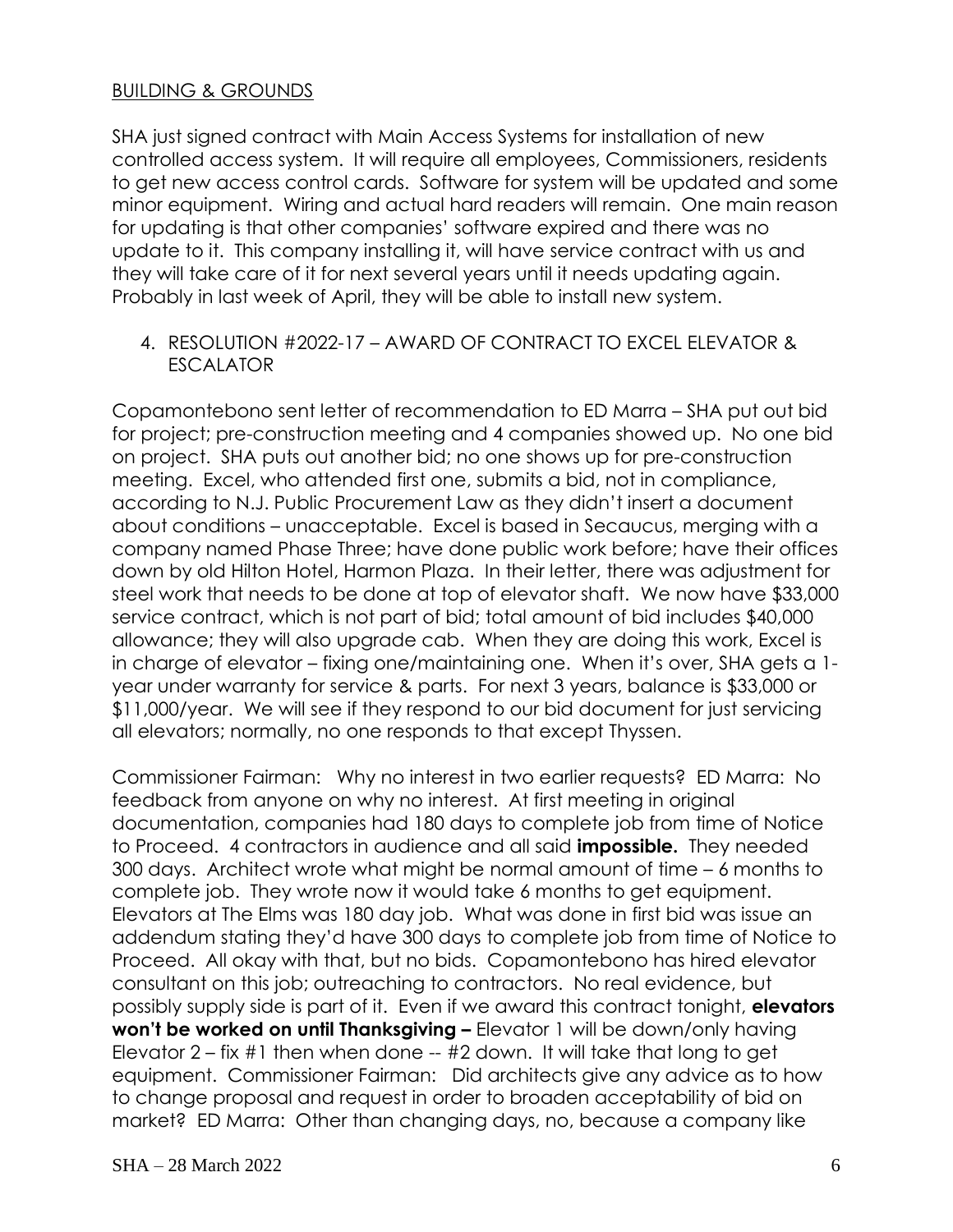Thyssen – who didn't bid on this project – because wants to use their equipment in elevator and in all bids, architect wrote it had to be **non-proprietary equipment being used.** So that any company could service elevators. Only change from Bid 1 to Bid 2 was you had 300 days to complete job. This project was not in original RAD conversion. Commissioner Fairman: Building & Grounds approved this; all members on B&G voted on it? ED Marra: This specific Excel Elevator – no. Chairman Harper: No, we voted to move ahead. Voting on it tonight. Commissioner Schlemm: Copamontebono was one that did The Elms; specs for it and all. Based on that, we went with them again as they did a good job. ED Marra: They were all forwarded information when we got it. Commissioner Schlemm: We were told 2nd bid had failed and they were going to negotiate. We are seeing this now; but we knew negotiations were coming. ED Marra: It will be a bonded contract; have to meet prevailing wage. Commissioner Fairman: Aside from Mr. D'Amico, will there be an architect or another consultant reviewing legalese of document? ED Marra: Mark Montebono.

Commissioner Fairman: It all sounds a little off because of what market conditions are today, who is company that will be awarded contract – references, building perform, financial viability, etc. There is a 3-year window here – 3 years will start (inaudible) and that's a long span in private equity. ED Marra: We're not required to give them service contract – not part of the deal; not signing on you are getting service contract. They'll finish job, 1 year they guarantee work; service is something that we can choose to do or not. (Discussion about service agreement continued.)

# **RESOLUTION 2022-17**

#### *Award of Contract for the Elevator Modernization at 600 County Avenue, Secaucus, NJ*

WHEREAS, the Housing Authority of the Town of Secaucus (hereinafter referred to as SHA) has determined that it needs to procure the services of a contractor to modernize the elevator equipment at Impreveduto Towers, 600 County Avenue, Secaucus, NJ; and

WHEREAS, SHA accepted bids on Wednesday, January 19, 2022 and there were no responsive bidders: and

WHEREAS, the SHA again accepted bids on Wednesday, February 16, 2022: and where there was one (1) bidder, but who bid was deemed incomplete; and

WHEREAS, under NJ Public Contracts Law 40A:11-5 Bids have been advertised pursuant to section 4 of P.L. 1971, c.198 (C.40A:11-4) on two occasions and {a} no bids have been received on both occasions in response to the advertisement,…any such contract may then be negotiated and may be awarded upon adoption of a resolution by a two-thirds affirmative vote of the authorized membership of the governing body authorizing such contract; provided, however that

{1} not available from an agency or authority of the United States or the State of New Jersey or of the county in which the county of the contracting unit is located;

 $SHA - 28 March 2022$  7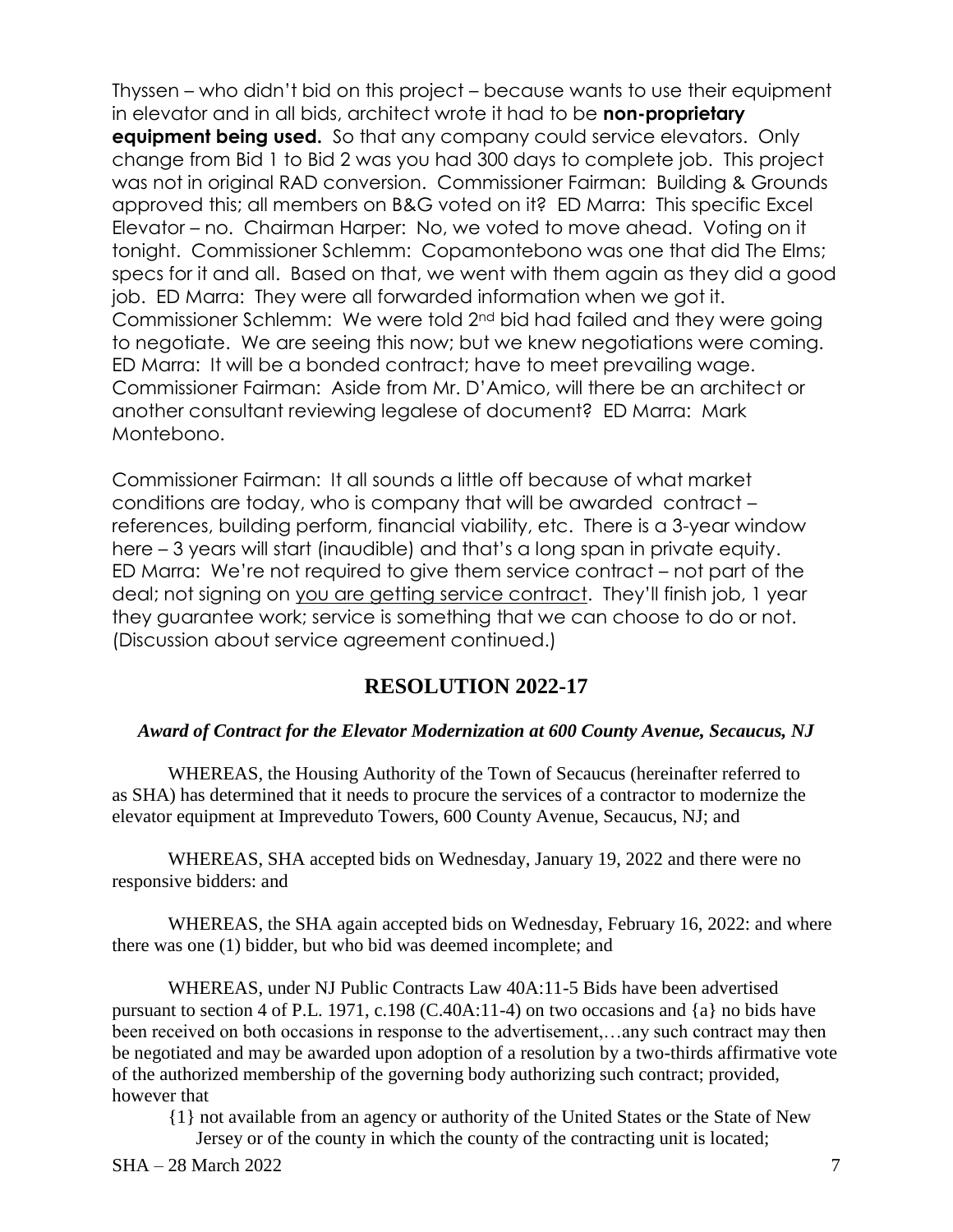- {2} The terms, conditions, and restrictions and specifications set forth in the negotiated contract (Bid specification package) are not substantially different from those which were the subject of competitive bidding
- {3}Any minor amendment or modification of any of the terms, conditions, restrictions and specifications which were the subject of the competitive bidding pursuant to section 4 of P.L. 1971, c.198 (C.40A:11-4) shall be stated in the resolution awarding the contract;

NOW THEREFORE, BE IT RESOLVED on this 27 day of March 2022 by the Board of Commissioners of the Town of Secaucus Housing Authority that:

- 1. That the Authority received no bids for the above project and following NJ Public Contract Law, as cited above, in conjunction with their professional service provider CMA began negotiating with separate qualified parties to undertake this assignment.
- 2. Based upon the receipt of one proposal from a qualified contractor it is the recommendation of CMA that the Authority award Excel Elevators and Escalators Secaucus, NJ a contract for \$586,640 for Elevator Modernization at 600 County Avenue.

BE IT FURTHER RESOLVED that the Board of Commissioners hereby authorize and Direct the Executive Director of the SHA to execute said contract and take any and all necessary administrative actions to implement this Resolution.

Motion to approve Resolution #2022-17 made by Commissioner Schlemm; 2nd by Chairman Harper.

VOTE: AYES/All Present Commissioners (5) Abstain: Fairman Absent: Rivera

April 12<sup>th</sup> bid will be accepted for removal and replacement of 84 apartment doors at 600 County Avenue. At meeting on 4/28 more information will be available.

ED Marra showed detailed new, large drawing from Architect Lee Mestres of The Elms from 5th Street side – pointing to various areas. #1 there are less windows in new drawing; all 1-bedroom apartments will get 3 windows in living room; 1 window in bedroom. Windows in bedroom need to be better to meet code for egress. Right now apartments have double-hung windows – most seniors cannot open double-hung windows, lots of problems with maintenance. New drawing: there is 1 picture window and 2 double-hung windows to reduce amount of maintenance. No more air-conditioners. P-TAK unit – sleeve is now rectangle – P-TAK unit in every bedroom and every studio. B&G Committee has seen this; discussion about hole in the wall and blow cool or hot air into Bedroom; not doing that either. Worse case – 1-bedroom keep their electric baseboard heat, if we have to do that. Now there are some bedrooms that have a stand-up air-conditioner in bedroom. If we have to continue doing that,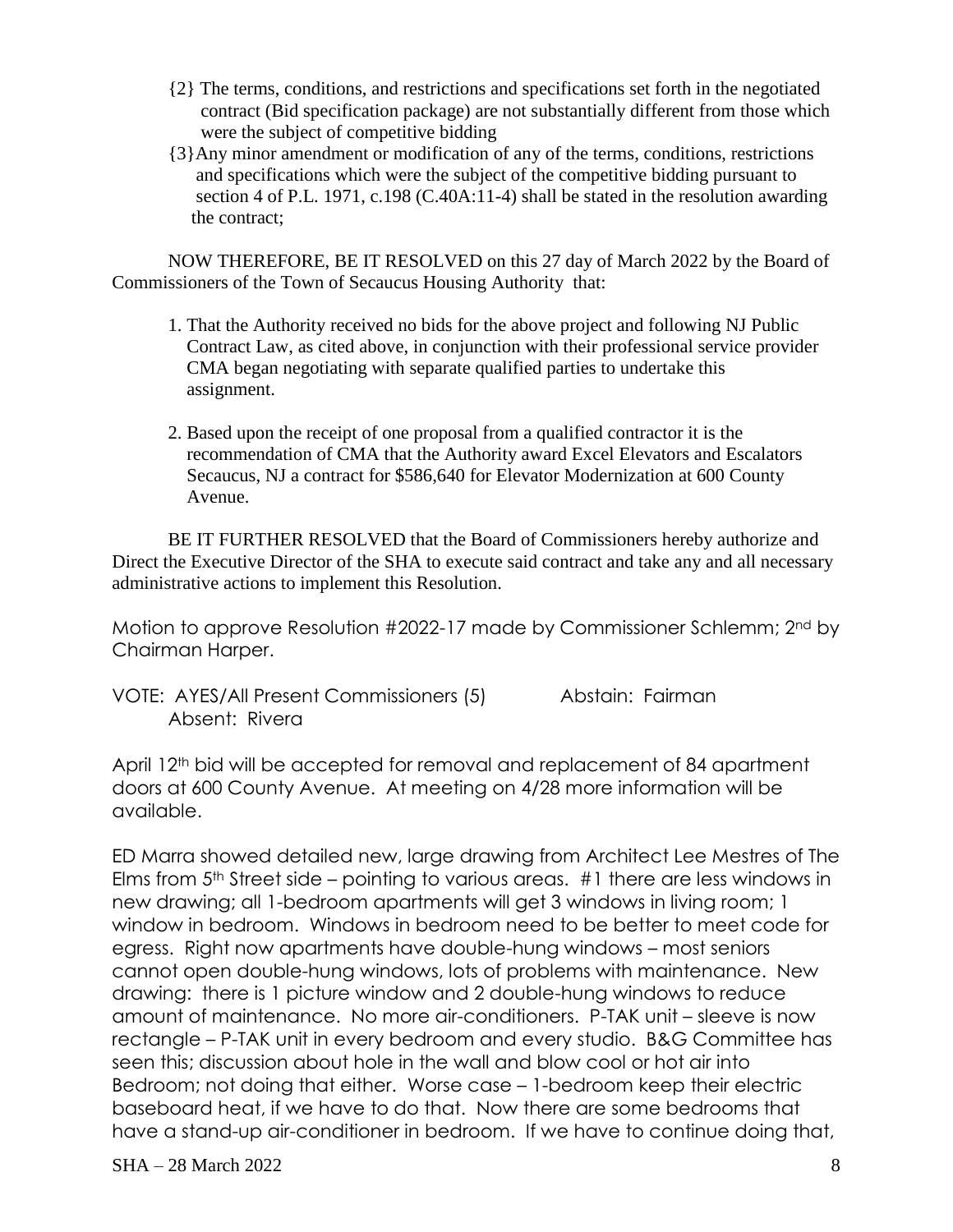like past 50 years, then we'll continue to do that. Neither B&G nor Lee Mestres is in agreement that we should try to create hole in the wall; vent cool or hot air into bedroom. In addition, if you read Lee's report, building is now layered to give a bit of depth (indicating) this panel/orange panel/and this. (ED Marra showing schematic of building.) There will be one more B&G zoom meeting, where Lee shows final things, but idea is – this is what building would look like with fewer windows – better for conservation; better for efficiency of heating/cooling unit; less escaping.

If you read Lee's memo, it explains this picture (indicating). Lee has talked to Contractor Mike Malpere, plus discussion in committee about people having to move out. Malpere stated that isn't true; they don't have to leave. Work can be done where person stays. There is one empty unit - #405 – if we were six months out from project being done and people were to leave units for whatever reason, we would not fill them; following that process all the way through to the back. This project will be done in phases (indicating).

As part of elevator project, roof has to be changed on elevator penthouse – highest roof up there – original 1986 roof. Mr. Mestres and ED Marra investigating that with idea maybe roof doesn't have to be ripped off – a moisture test will be done on that roof. If not too much moisture isn't there, we will cover it with a chemical where it's like a new roof. Other roof to be changed  $-3<sup>rd</sup>$  floor In this building, roof that is above laundry room is also from 1986. If we do two small roofs that require NO CRANES, then we will change 3<sup>rd</sup> floor roof also. Commissioner Suarez asked if any roofs leak. ED Marra: They all leak.

ED Marra talked about Commissioners doing a walk-through the 3 buildings again – hasn't been done in several years. Start on lowest floor, walk up, go into several apartments; go to Kroll – same procedure; then to The Elms. There are 3- 4 Saturdays before Easter weekend.

Information given to Commissioners about Housing Choice Voucher Program, showing what has been spent over past 3 months; rolling report; how many vouchers SHA is using – now it's 221 total.

Please look in your mail from Town Clerk about your financial statement.

# **REMARKS OF CITIZENS**

LINDA - #304 – Will new maintenance man have photo, so we know who he is? ED Marra: Yes. Commissioner Mondadori suggested a Meet & Greet. Linda asked about rugs being replaced with vinyl – is that now? ED Marra: Over next 3 years, we are changing doors in this building; next year we will paint interior of building – common area, etc. If you haven't moved in here within past 3-4 years by that time, you will be asked if you want your apartment painted. Some will not. Following year, if we have money left, we will change all flooring from #1 to